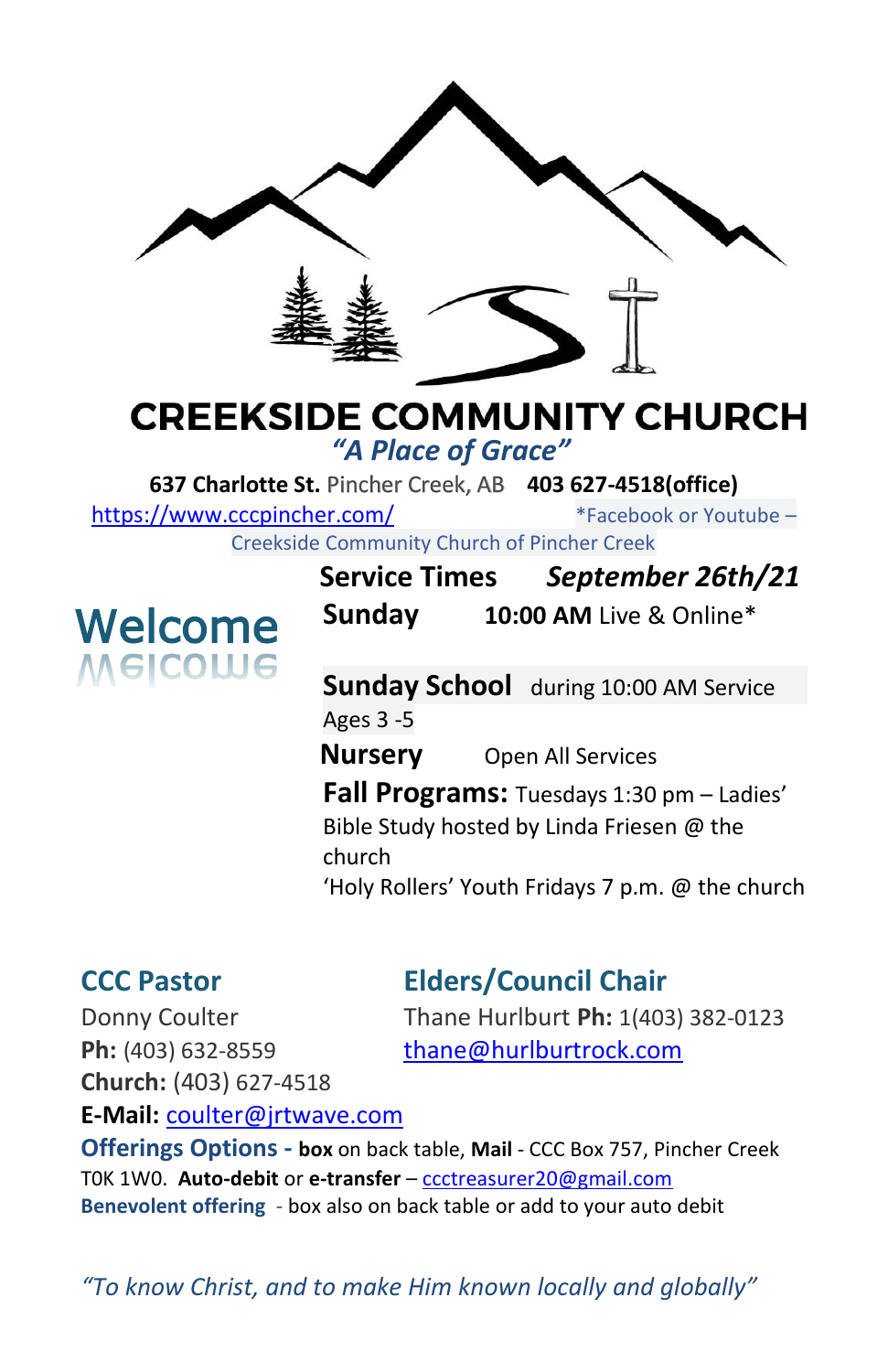#### **Ministries & Outreach Community**

Joy Hurlburt *Deacon Congregational Care 403 330-5399*, [joy@hurlburtrock.com](mailto:joy@hurlburtrock.com)

**Missions** – leader and volunteers needed now – if you feel called to serve in this area of ministry, please speak to Pastor Donny

# **Prayer Needs** Pastor Donny

**Youth Ministry 'Holy Rollers' Youth**

Leaders: Chelsea & Eli Barton **Ph: 403-795-2733**

## **Today's Worship Service**

**Welcome and Announcements** Thane Hurlburt

- 
- **Please check in to the tables in the back and sign up for a place to serve your church**
- **September 27th is World Literacy Day. Find time to read with your children**
- **October 3rd is blue grass Sunday with the Bartons postponed**
- **October 17th Plan to Protect for all volunteers working with children**

**Worship through Music** *Led by Dana and Ava Raise a Hallelujah Graves into Gardens Nothing without you In the Garden*

#### **through Prayer and Praise** *Led by Thane & Pastor Donny*

- o Thanksgiving that **Geoff Smith**, Betty Smith's son, is out of hospital following surgery on a stress fracture of his lumbar vertebrae due to a tumour pressing against his spine. He will undergo further treatment. Please continue to pray that he will trust the God who heals
- o Pray for **Bill and Janice Dyck**, our Canadian Baptist Missions '**Partners in Mission'** in Bolivia. Bill and Janice work from Calgary online (\*see back page of bulletin for more information about their work which we support)
- o Pray for Helen Blackburn's safety as she travels to churches and conferences in Western Canada
- o Terpstra family for the loss of William Terpstra
- o Mileyn and his return home

*"To know Christ, and to make Him known locally and globally"*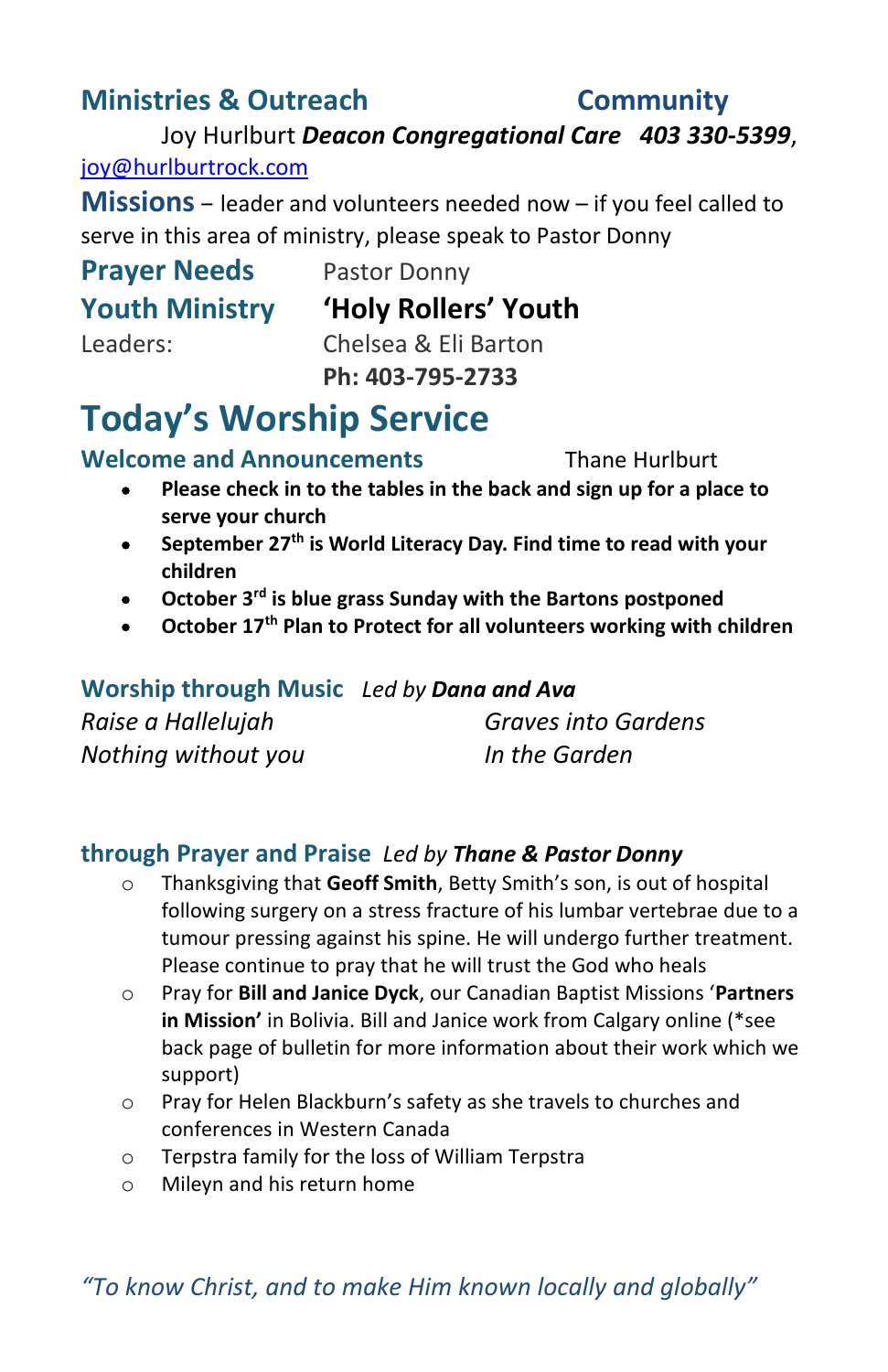#### **Today's Message Notes . . .**

#### **The Work of Holiness 1 Peter 1:13-21**

In Christ we have: POSITION – ENVIRONMENT - WORK

#### **The WORK of holiness**

- There is no magic Jesus pill Phil  $2:12$  work out your own salvation
- Work is our investment in what God has already done
	- His demand for justice was met in the cross of Jesus
	- He has declared us holy
- We do not do the work of holiness to ACHIEVE or MAINTAIN what we have been given already in Christ
- We must do the work of holiness
	- Practical meets spiritual different than the world
	- Becoming conformed to the image of Jesus (Rom 8)
- We CAN work because God has given us the power and person of the Holy Spirit who enables us
	- He has given us the Holy Spirit (Gal 5, Rom 6)
	- He has given us all the tools needed (2 Peter 1:3)

#### **I. Therefore… I Peter 1:1-12**

#### **1. Prepare your mind for battle**

- The devil and his minions are at work AGAINST YOU right now!
	- Working overtly/openly in a physical world
	- They are at work covertly/spiritually specifically against you
	- WE MUST BE READY FOR THE BATTLE!
- Why battle us?
	- We have learned God is Holy
	- We are learning that we are to be Holy
	- Our Holiness proclaims HIS holioness

\*\* IF the devil can keep YOU from living out the command to be holy then he can DIM the view of God within the culture (both world and church) and turn people away from God thus defeating the purpose and desire of God that ALL come to repentance. \*\*

#### **A. Gird up**

- Readiness, nimbleness, preparedness
- Joshua 1:8
- $\bullet$  Psalm 119:9

*"To know Christ, and to make Him known locally and globally"*